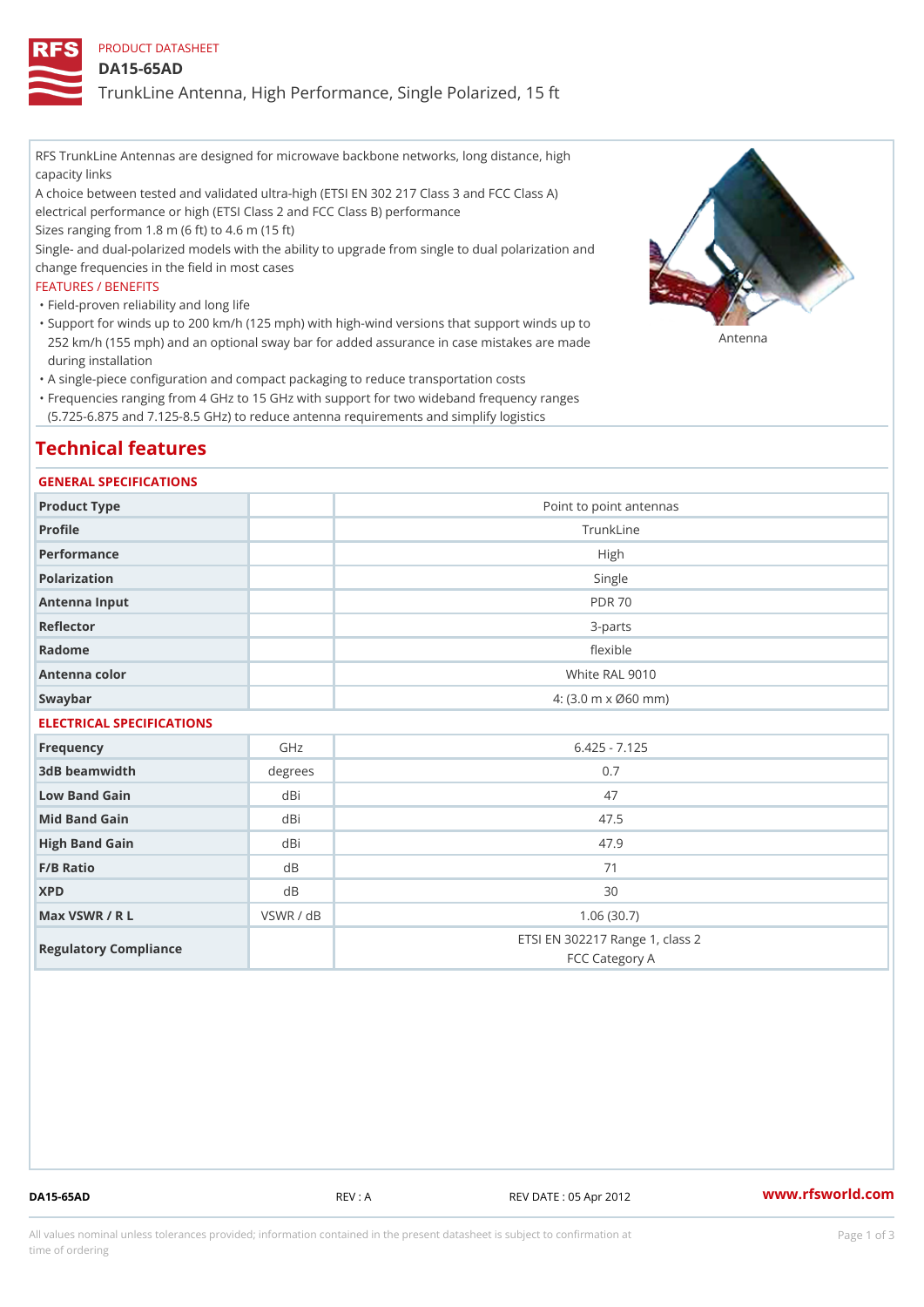## PRODUCT DATASHEET

## DA15-65AD

TrunkLine Antenna, High Performance, Single Polarized, 15 ft

| Diameter                                      | ft $(m)$     | 15(4.6)                                           |
|-----------------------------------------------|--------------|---------------------------------------------------|
| Elevation Adjustment                          | degrees      | ± 5                                               |
| Azimuth Adjustment                            | degrees      | ± 5                                               |
| Polarization Adjustment                       | degrees      | ± 5                                               |
| Mounting Pipe Diameter<br>minimaum            | $mm$ (in)    | 219(8.6)                                          |
| Mounting Pipe Diameter<br>$m$ a x i $m$ u $m$ | $mm$ (in)    | 219(8.6)                                          |
| Approximate Weight                            | kg(lb)       | 750 (1650)                                        |
| Survival Windspeed                            | $km/h$ (mph) | 200 (125)                                         |
| Operational Windspeed                         | $km/h$ (mph) | 190 (118)                                         |
| <b>STRUCTURE</b>                              |              |                                                   |
| Radome Material                               |              | PVC coated fabric                                 |
| FURTHER ACCESSORIES                           |              |                                                   |
| optional Swaybar                              |              | 0: (not applicable)                               |
| Further Accessories                           |              | SMA-SKO-UNIVERSAL-L : Universal sway bar fixation |

| Dimension A                                    | m m<br>(i n)             | 4757 (188)  |
|------------------------------------------------|--------------------------|-------------|
| Dimension B                                    | m m<br>(i <sub>n</sub> ) | 2360 (93.3) |
| Dimension C                                    | m m<br>(i n)             | 855 (33.8)  |
| Dim D-<br>$219$ m m $(8.5$ in $)$ P iip $\geq$ | m m                      | 294 (11.6)  |
| Dimension E                                    | m m<br>(i n)             | 455 (17.9)  |
| Dimension <sub>_F</sub>                        | m m<br>(in               | 1690 (66.8) |

DA15-65AD REV : A REV DATE : 05 Apr 2012 [www.](https://www.rfsworld.com)rfsworld.com